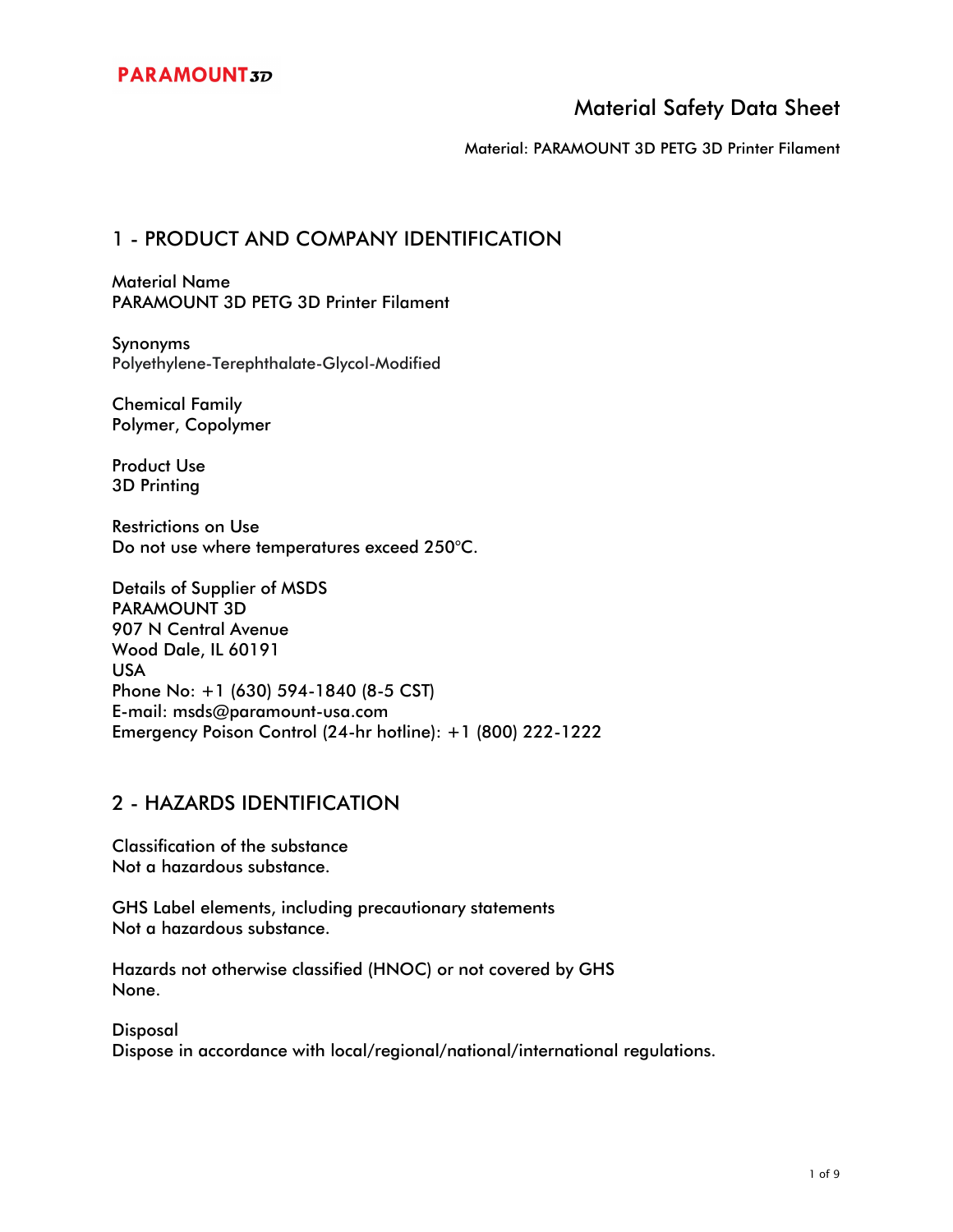Material: PARAMOUNT 3D PETG 3D Printer Filament

## 3 - COMPOSITION

CAS Component Name Percent

Poly(ethylene terephthalateco-1,4-cylclohexylenedimethylene terephthalate) > 95 (25640-14-6)

### 4 - FIRST AID MEASURES

Inhalation If breathed in, move person into fresh air. If not breathing, give artificial respiration.

Skin Wash off with soap and plenty of water.

Eyes Flush eyes with water as a precaution.

Ingestion Rinse mouth with water.

Indication of any immediate medical attention and special treatment needed First aid is not expected to be necessary if material is used under ordinary conditions and as recommended.

Most Important Symptoms/Effects

**Acute** Molten material may cause thermal burns.

Delayed No information on significant adverse effects.

Note to Physicians Treat symptomatically.

**Antidote** None known. Treat symptomatically.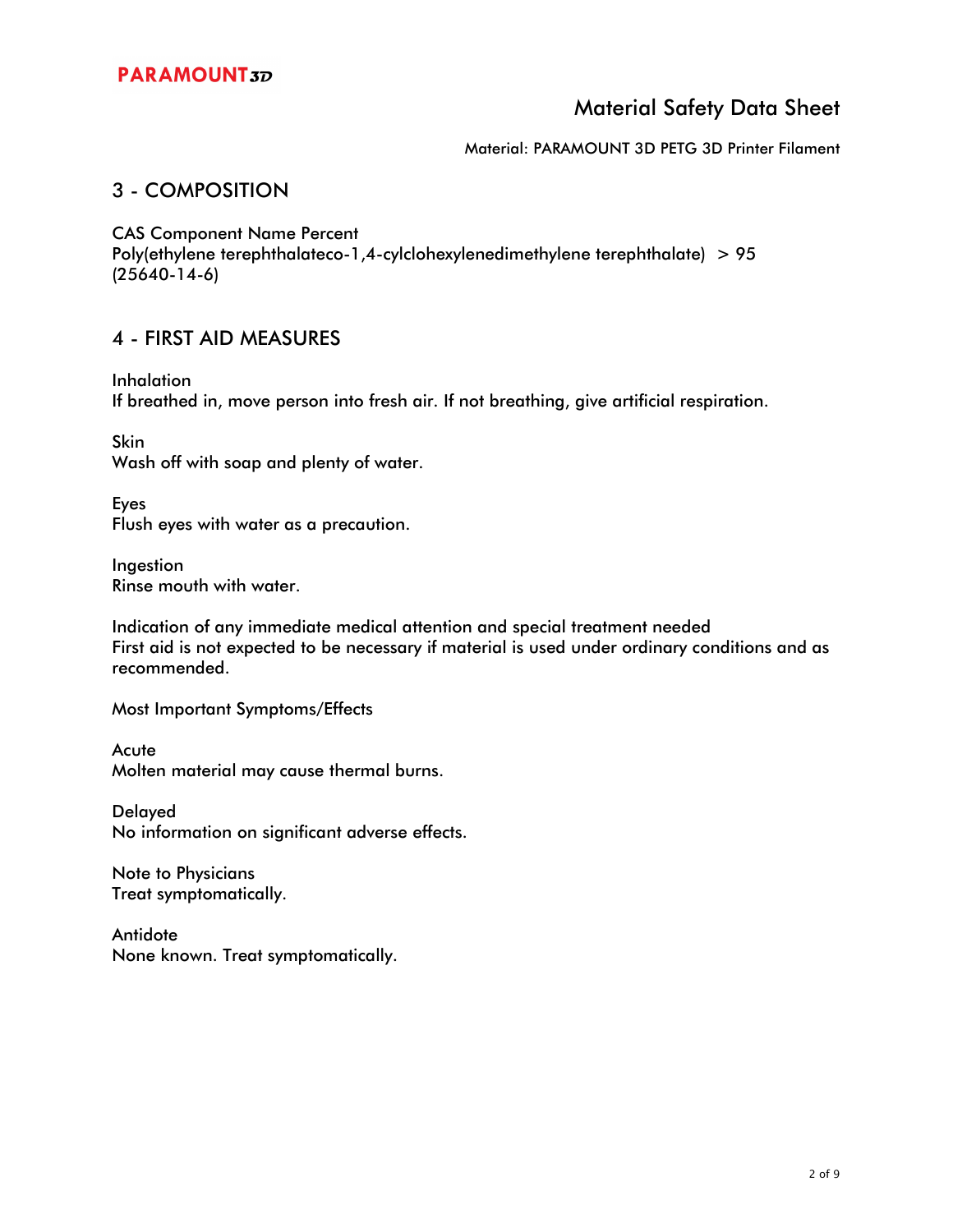Material: PARAMOUNT 3D PETG 3D Printer Filament

## 5 - FIRE FIGHTING MEASURES

Extinguishing Media

Suitable Extinguishing Media Water, alcohol-resistant foam, dry chemical or  $CO<sub>2</sub>$ .

Unsuitable Extinguishing Media None known.

Special Hazards Arising from the Chemical Avoid generating dust; fine dust dispersed in air in sufficient concentrations, and in the presence of an ignition source is a potential dust explosion hazard.

Fire Fighting Measures Wear full protective fire-fighting gear including self-contained breathing apparatus for protection against possible exposure.

Special Protective Equipment and Precautions for Firefighters Avoid inhalation of material or combustion by-products. Stay upwind and keep out of low areas.

## 6 - ACCIDENTAL RELEASE MEASURES

Personal Precautions, Protective Equipment and Emergency Procedures No measures required.

Methods and Materials for Containment and Cleaning Up Collect spilled material in appropriate container for reuse or disposal. Dispose in accordance with all applicable regulations.

Environmental Precautions

Avoid release to the environment. Comply with all applicable regulations on spill and release reporting. Prevent entry into waterways, sewers, basements, or confined areas.

### 7 - HANDLING AND STORAGE

Precautions for Safe Handling

Minimize dust generation and accumulation. Routine housekeeping should be instituted to ensure that dusts do not accumulate on surfaces. Dry powders can build static electricity charges.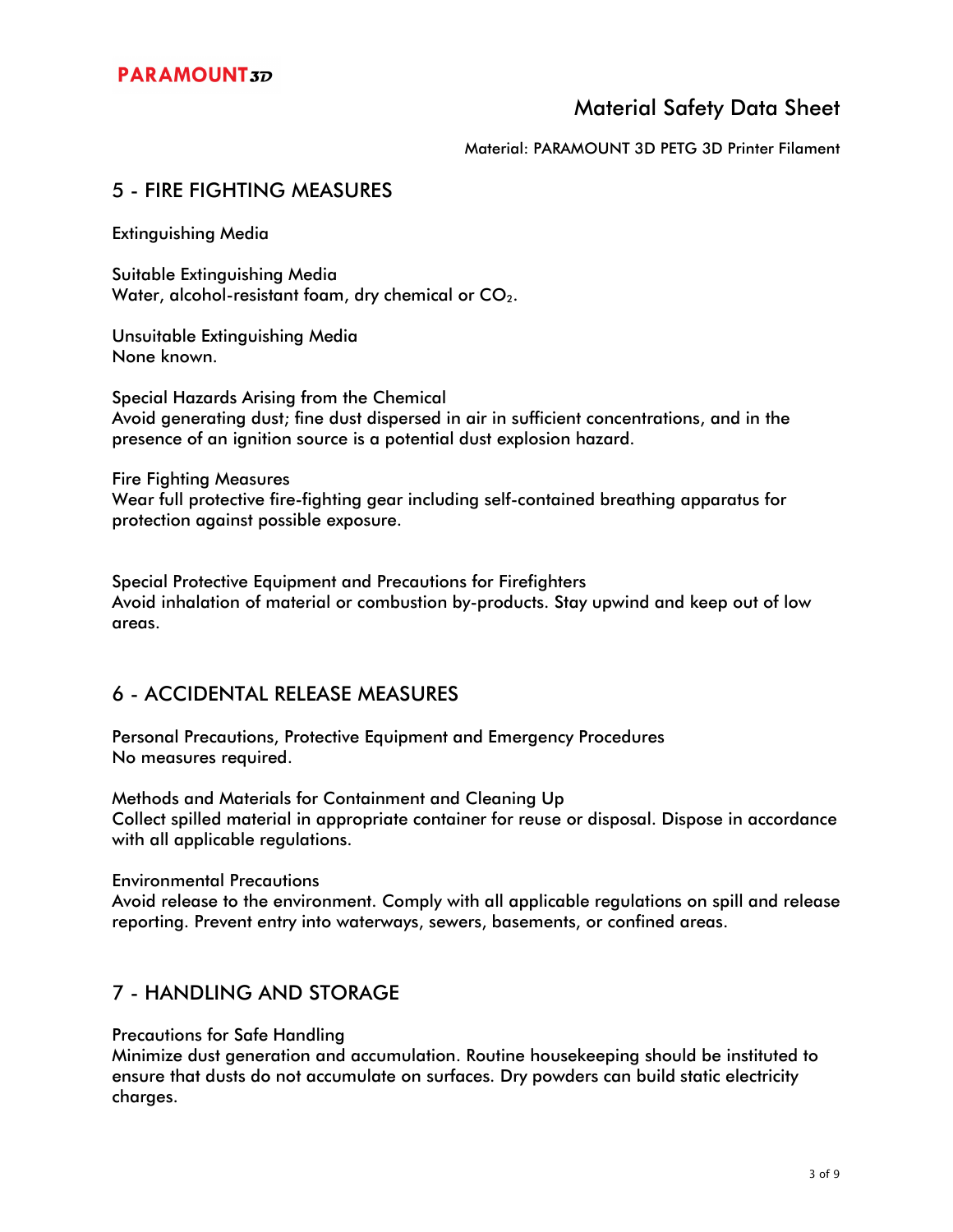Material: PARAMOUNT 3D PETG 3D Printer Filament

Conditions for Safe Storage, Including any Incompatibilities None needed according to classification criteria. Store in a cool dry place. Store below 50 °C. Avoid heat, flames, sparks and other sources of ignition.

Incompatible Materials N/A

## 8 - EXPOSURE CONTROLS / PERSONAL PROTECTION

Component Exposure Limits Poly(ethylene terephthalateco-1,4-cylclohexylenedimethylene terephthalate) (25640-14-6)

ACGIH: Contains no substances with occupational exposure limit values.

OSHA (US):

Contains no substances with occupational exposure limit values.

EU - Occupational Exposure (98/24/EC) - Binding Biological Limit Values and Health Surveillance Measures: There are no biological limit values for any of this product's components.

ACGIH - Threshold Limit Values - Biological Exposure Indices (BEI): There are no biological limit values for any of this product's components.

Engineering Controls

Provide local exhaust ventilation system. Ventilation should be sufficient to effectively remove and prevent buildup of any dusts or fumes that may be generated during handling or thermal processing.

Individual Protection Measures, such as Personal Protective Equipment

Eye/face protection None during normal use. Protect against molten solid.

Skin Protection None during normal use. Protect against molten solid.

Respiratory Protection

No respirator is required under normal conditions of use. If respirable dust is generated, respiratory protection may be needed.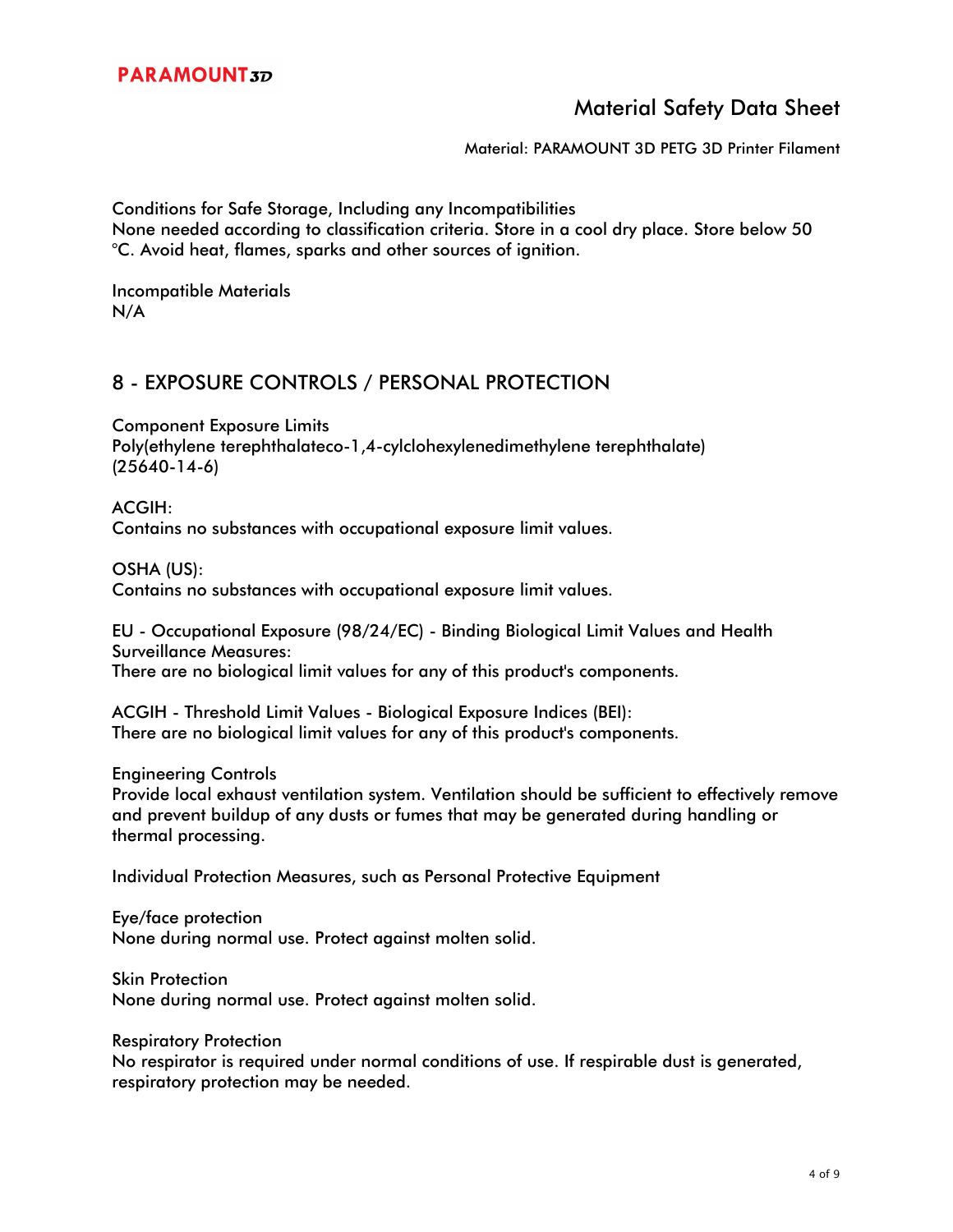Material: PARAMOUNT 3D PETG 3D Printer Filament

Glove Recommendations Protect against molten solid. In the molten form, wear protective gloves.

# 9 - PHYSICAL AND CHEMICAL PROPERTIES

| <b>Appearance Monofilament</b>           | <b>Physical State Solid</b>                 |
|------------------------------------------|---------------------------------------------|
| <b>Odor None</b>                         | <b>Color Opaque</b>                         |
| Odor Threshold Not applicable            | pH Not available                            |
| Melting Point 220 - 260 °C               | <b>Boiling Point Not available</b>          |
| Freezing point Not available             | <b>Evaporation Rate Not available</b>       |
| <b>Boiling Point Range Not available</b> | Flammability (solid, gas) Not available     |
| Auto-Ignition 454 °C                     | <b>Flash Point Not available</b>            |
| Lower Explosive Limit Not applicable     | Decomposition $>380$ °C                     |
| Upper Explosive Limit Not applicable     | Vapor Pressure Not available                |
| Vapor Density (Air=1) Not available      | Specific Gravity ( $H_2O=1$ ) Not available |
| <b>Water Solubility Insoluble</b>        | <b>Partition Coefficient Not available</b>  |
| <b>Viscosity Not available</b>           | Solubility (Other) Not available            |
| Density 1.23 g/cc                        | Molecular Weight Not available              |

# 10 - STABILITY AND REACTIVITY

**Reactivity** 

The product is chemically stable under recommended conditions of storage, use and temperature.

Chemical Stability Stable under normal conditions of use.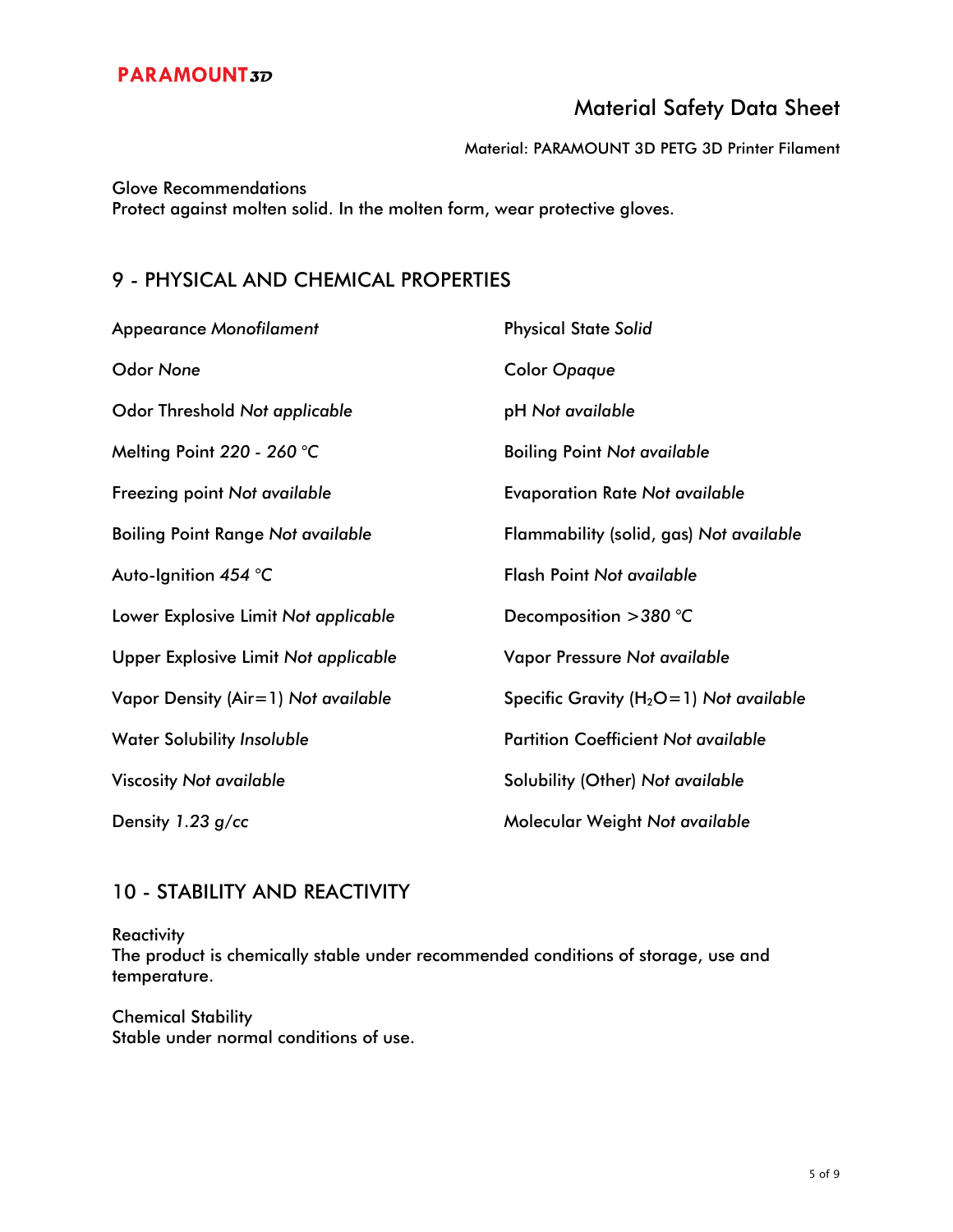## **PARAMOUNT3D**

# Material Safety Data Sheet

Material: PARAMOUNT 3D PETG 3D Printer Filament

Possibility of Hazardous Reactions Will not polymerize.

Conditions to Avoid Avoid contact with temperatures above 380 °C.

Incompatible Materials Oxidizing agents.

Hazardous decomposition products Oxides of carbon.

Thermal decomposition products May decompose upon heating to produce corrosive and/or toxic fumes.

### 11 - TOXICOLOGICAL INFORMATION

Information on Likely Routes of Exposure

Inhalation

No hazard is expected from the normal use of this product. Dust may cause irritation of the nose, throat and upper respiratory tract.

Skin Contact Molten material may cause burns.

Eye Contact Molten material may cause burns.

Ingestion No information on significant adverse effects.

Acute and Chronic Toxicity

Immediate Effects Molten material may cause thermal burns.

Delayed Effects No information on significant adverse effects.

Irritation/Corrosivity Data No data available.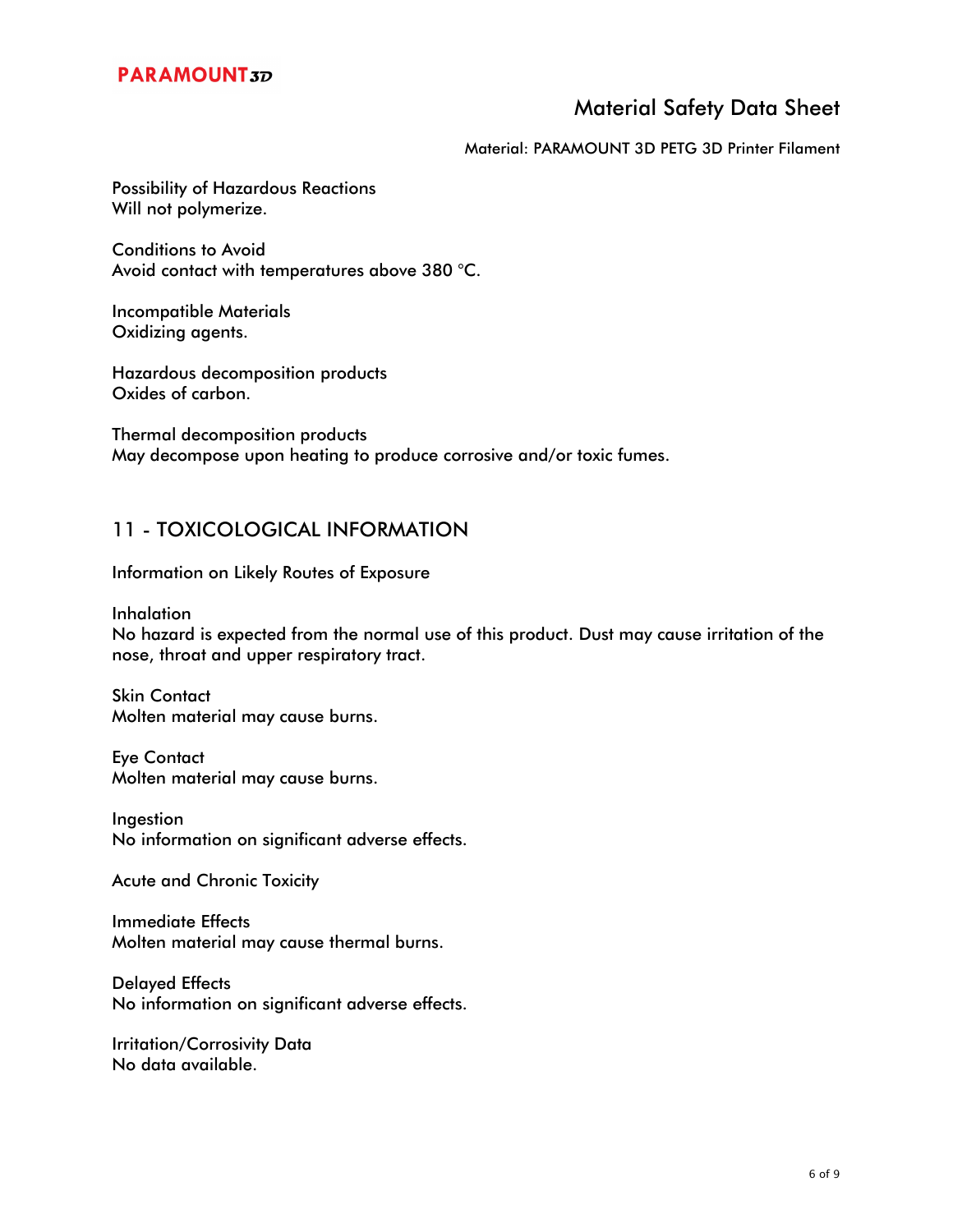## **PARAMOUNT3D**

## Material Safety Data Sheet

#### Material: PARAMOUNT 3D PETG 3D Printer Filament

Respiratory Sensitization No data available.

Dermal Sensitization No data available.

Component Carcinogenicity None of this product's components are listed by ACGIH, IARC, NTP, DFG or OSHA.

Germ Cell Mutagenicity Negative in the Ames test for mutagenicity.

Tumorigenic Data No data available.

Reproductive Toxicity No data available.

Specific Target Organ Toxicity - Single Exposure No target organs identified.

Specific Target Organ Toxicity - Repeated Exposure No target organs identified.

Aspiration hazard No data available.

Medical Conditions Aggravated by Exposure No data available.

## 12 - ECOLOGICAL INFORMATION

**Toxicity** No data available.

Persistence and Degradability No data available.

Bioaccumulative Potential No data available.

Mobility in Soil No data available.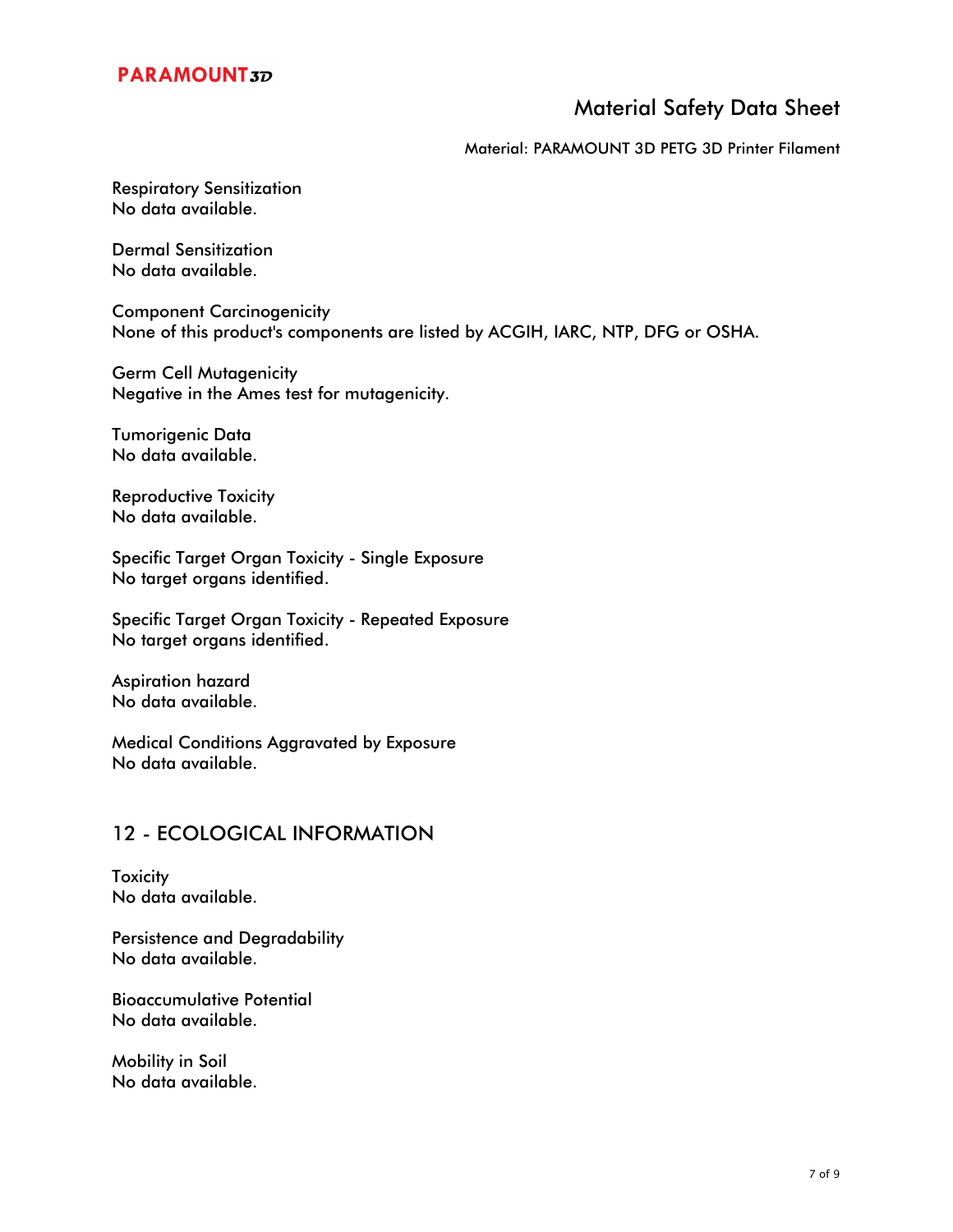Material: PARAMOUNT 3D PETG 3D Printer Filament

#### 13 - DISPOSAL CONSIDERATIONS

Disposal Methods

Dispose of contents/container in accordance with local/regional/national/international regulations. Avoid release to the environment. Incineration should be done in accordance with prevailing municipal, state, and federal laws and standards from local environmental agencies.

Component Waste Numbers

The U.S. EPA has not published waste numbers for this product's components.

#### 14 - TRANSPORT INFORMATION

DOT (US) Not dangerous goods.

IMDG Not dangerous goods.

IATA Not dangerous goods.

#### 15 - REGULATORY INFORMATION

SARA 302 Components

No chemicals in this material are subject to the reporting requirements of SARA Title III, Section 302.

SARA 313 Components This material does not contain any chemical components with known CAS numbers that exceed the threshold (De Minimis) reporting levels established by SARA Title III, Section 313.

SARA 311/312 Hazards No SARA Hazards.

Massachusetts Right To Know Components No components are subject to the Massachusetts Right to Know Act.

Pennsylvania Right To Know Components Poly(ethylene terephthalateco-1,4-cylclohexylenedimethylene terephthalate) CAS-No. 9051-89-2

New Jersey Right To Know Components Poly(ethylene terephthalateco-1,4-cylclohexylenedimethylene terephthalate) CAS-No. 9051-89-2